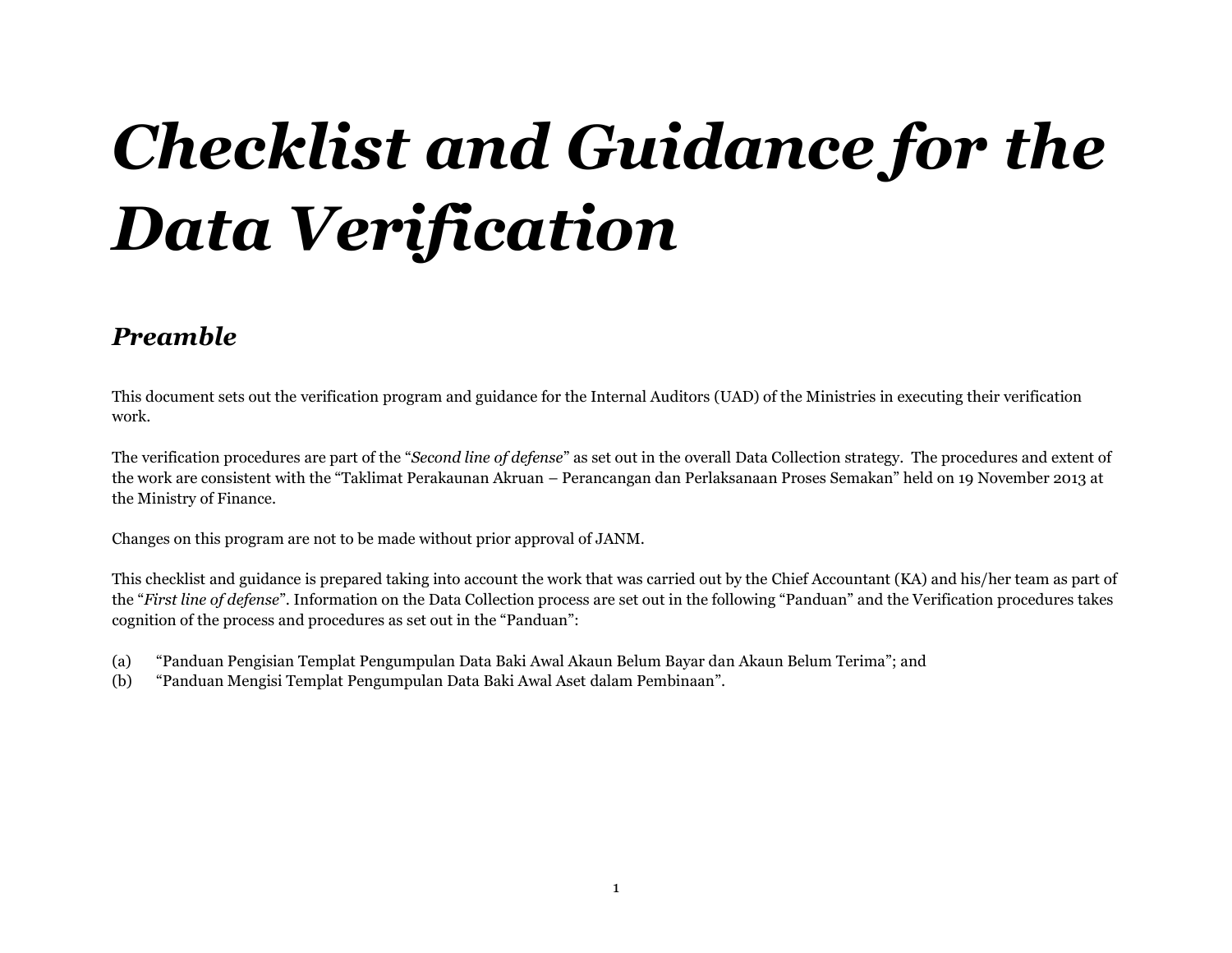### *"Akaun Belum Bayar"*

| No. | <b>Verification Procedure</b>                                                                                                                                                                                                       | <b>Results</b>      |                                                                | <b>Reference</b> to<br>work done |
|-----|-------------------------------------------------------------------------------------------------------------------------------------------------------------------------------------------------------------------------------------|---------------------|----------------------------------------------------------------|----------------------------------|
| 1.  | Obtained the "Templat Akaun Belum Bayar<br>(ABB)" listing as at the period end.                                                                                                                                                     | provided by the KA  | Document the date of the templates (based on the Cut-off date) |                                  |
|     | Guidance:                                                                                                                                                                                                                           | <b>Cut-off date</b> | <b>Date Received</b>                                           |                                  |
|     | The "Templat Akaun Belum Bayar (ABB)"<br>for the PTJs within the Ministry are to be                                                                                                                                                 | September 2013      |                                                                |                                  |
|     | obtained from the KA.                                                                                                                                                                                                               | January 2014        |                                                                |                                  |
|     | The templates will be prepared based on the<br>Cut-off dates as set out in "Lampiran B"                                                                                                                                             | May 2014            |                                                                |                                  |
|     | (Mesyuarat Jawatan Kuasa Pemandu<br>Perakaunan Akruan JANM Bil 6/2013 - 9                                                                                                                                                           | August 2014         |                                                                |                                  |
|     | Oktober 2013)                                                                                                                                                                                                                       | November 2014       |                                                                |                                  |
|     | Total samples to be tested are based at the final<br>listing as at 31 December 2014. Hence UAD<br>should progressively select sample sizes that<br>cover a representative of PTJs taking onto<br>account the various cut-off dates. | December 2014       |                                                                |                                  |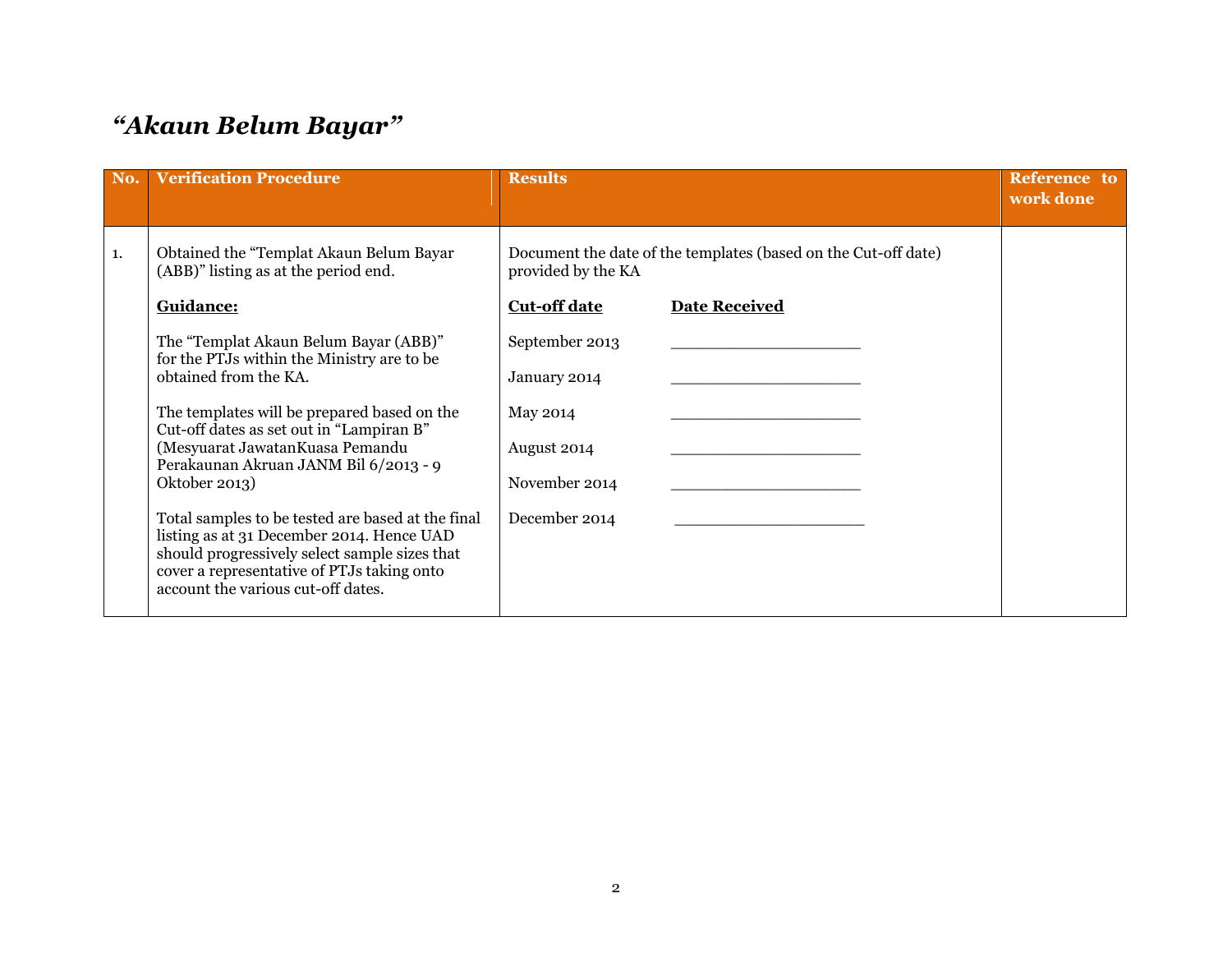| No.  | <b>Verification Procedure</b>                                                                                                                                                                                                                                                                                                                                                                                                                                                                                                                                                                                                                                                                                                                                              | <b>Results</b>                                                                                                                                                                                                                                                                                                                                                                                                                                                                                                                                                                                      | <b>Reference</b> to<br>work done |
|------|----------------------------------------------------------------------------------------------------------------------------------------------------------------------------------------------------------------------------------------------------------------------------------------------------------------------------------------------------------------------------------------------------------------------------------------------------------------------------------------------------------------------------------------------------------------------------------------------------------------------------------------------------------------------------------------------------------------------------------------------------------------------------|-----------------------------------------------------------------------------------------------------------------------------------------------------------------------------------------------------------------------------------------------------------------------------------------------------------------------------------------------------------------------------------------------------------------------------------------------------------------------------------------------------------------------------------------------------------------------------------------------------|----------------------------------|
| 2(a) | "Wang Jaminan Perlaksanaan" (WJP)<br>Agreed the total of the WJP to the "Akaun<br>Kawalan 879507".<br>Guidance:<br>"Panduan Pengisian Templat Pengumpulan<br>Data Baki Awal Akaun Belum Bayar dan Akaun<br>Belum Terima" sets out the type of documents<br>required. Please refer to section 4.1 of the<br>"Panduan".<br>In addition, the PTJs are required by Pekeliling<br>to maintain a manual detailed ledger listing by<br>customer/vendor/contractor.<br>UAD is encouraged to select the samples to<br>cover a fair representation of the more<br>significant PTJs so that some level of comfort<br>can be obtained that the Process set out in the<br>"Panduan Pengisian Templat Pengumpulan<br>Data Baki Awal Akaun Belum Bayar" at the<br>PTJs are compiled with. | Obtained an understanding on how management has compiled<br>$\Box$<br>and collated the WJP listing<br>Agreed the total WJP from the listing to the GL control account -<br>П<br>the "Akaun Kawalan 879507 - Deposit Wang Jaminan"<br>No exceptions noted<br><b>Exceptions noted</b><br>Selected 25 samples from the WJP listing and agreed the "Nama<br>$\Box$<br>pendeposit", "Tarikh Matang" and the "Amaun" to the manual<br>detailed ledger maintained by the PTJs.<br>No exceptions noted<br>Exceptions<br><b>Conclusion:</b><br>No exceptions noted<br>□<br><b>Exceptions noted</b><br>$\Box$ |                                  |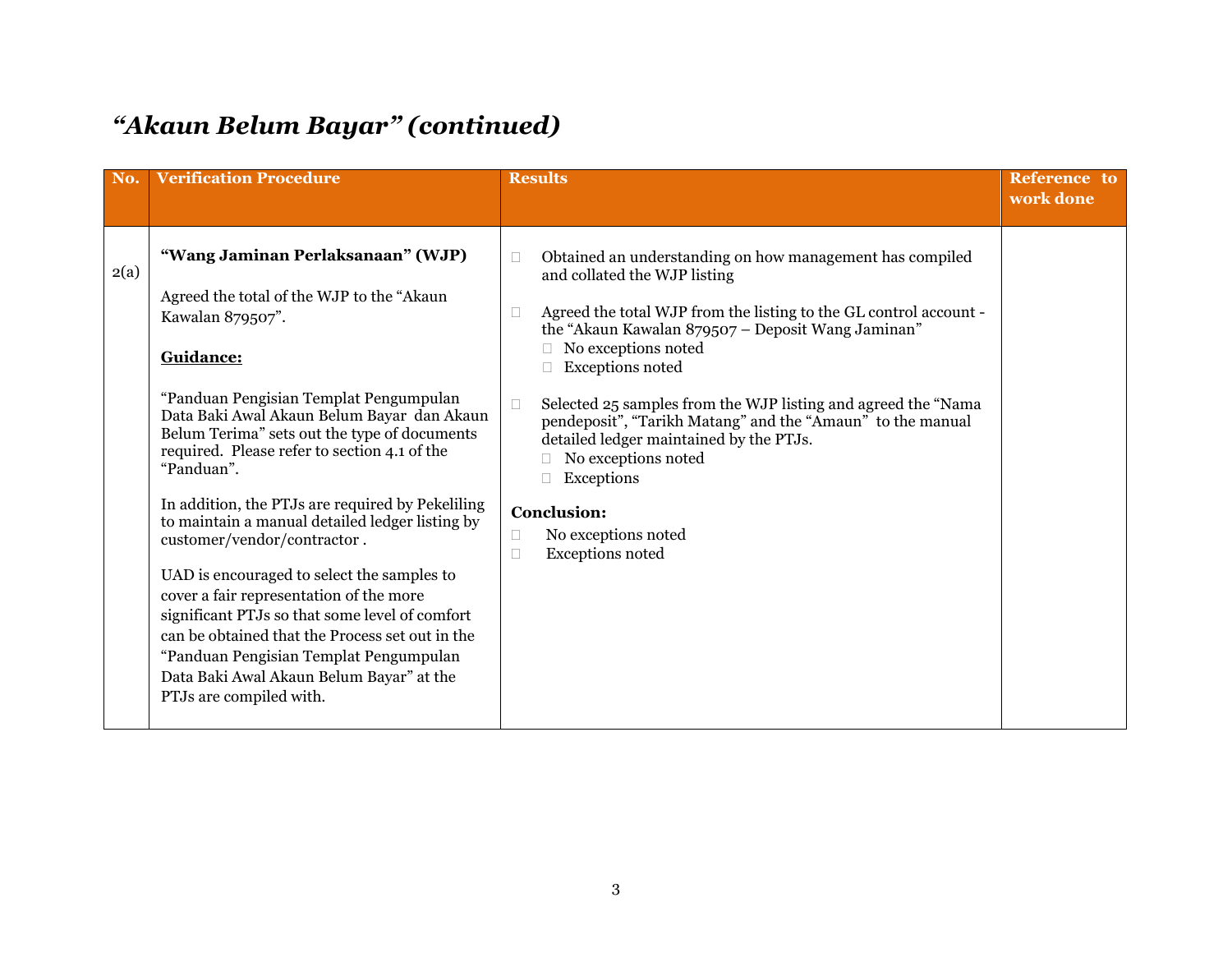| No.  | <b>Verification Procedure</b>                                                                                                                                                                                                                                                                                                                                                                                                                                                                                                                                                                                                                                                  | <b>Results</b>                                                                                                                                                                                                                                                                                                                                                                                                                                                                                                                                                                        | Reference to<br>work done |
|------|--------------------------------------------------------------------------------------------------------------------------------------------------------------------------------------------------------------------------------------------------------------------------------------------------------------------------------------------------------------------------------------------------------------------------------------------------------------------------------------------------------------------------------------------------------------------------------------------------------------------------------------------------------------------------------|---------------------------------------------------------------------------------------------------------------------------------------------------------------------------------------------------------------------------------------------------------------------------------------------------------------------------------------------------------------------------------------------------------------------------------------------------------------------------------------------------------------------------------------------------------------------------------------|---------------------------|
| 2(b) | "Deposit (Cagaran) Diterima"<br>Agreed the total of the Deposit to the "Lejar"<br>Deposit" that is maintained and updated in each<br>PTJ/PK.<br>Guidance:<br>"Panduan Pengisian Templat Pengumpulan<br>Data Baki Awal Akaun Belum Bayar dan Akaun<br>Belum Terima" sets out the type of documents<br>required. Please refer to section 4.3 of the<br>"Panduan".<br>UAD is encouraged to select the samples to<br>cover a fair representation of the more<br>significant PTJs so that some level of comfort<br>can be obtained that the Process set out in the<br>"Panduan Pengisian Templat Pengumpulan<br>Data Baki Awal Akaun Belum Bayar" at the<br>PTJs are compiled with. | Obtained an understanding on how management has compiled<br>and collate the" Deposit (Cagaran) Diterima" listing<br>Agreed the total "Deposit (Cagaran) Diterima" from the listing to<br>$\Box$<br>the respective PTJ's Lejar Deposit<br>No exceptions noted<br><b>Exceptions noted</b><br>Selected 25 samples from the "Deposit (Cagaran) Diterima"<br>$\Box$<br>listing and agreed the "Nama pendeposit" and the "Amaun" to<br>the "Lejar Deposit"<br>No exceptions noted<br>Exceptions<br><b>Conclusion:</b><br>No exceptions noted<br>$\Box$<br><b>Exceptions noted</b><br>$\Box$ |                           |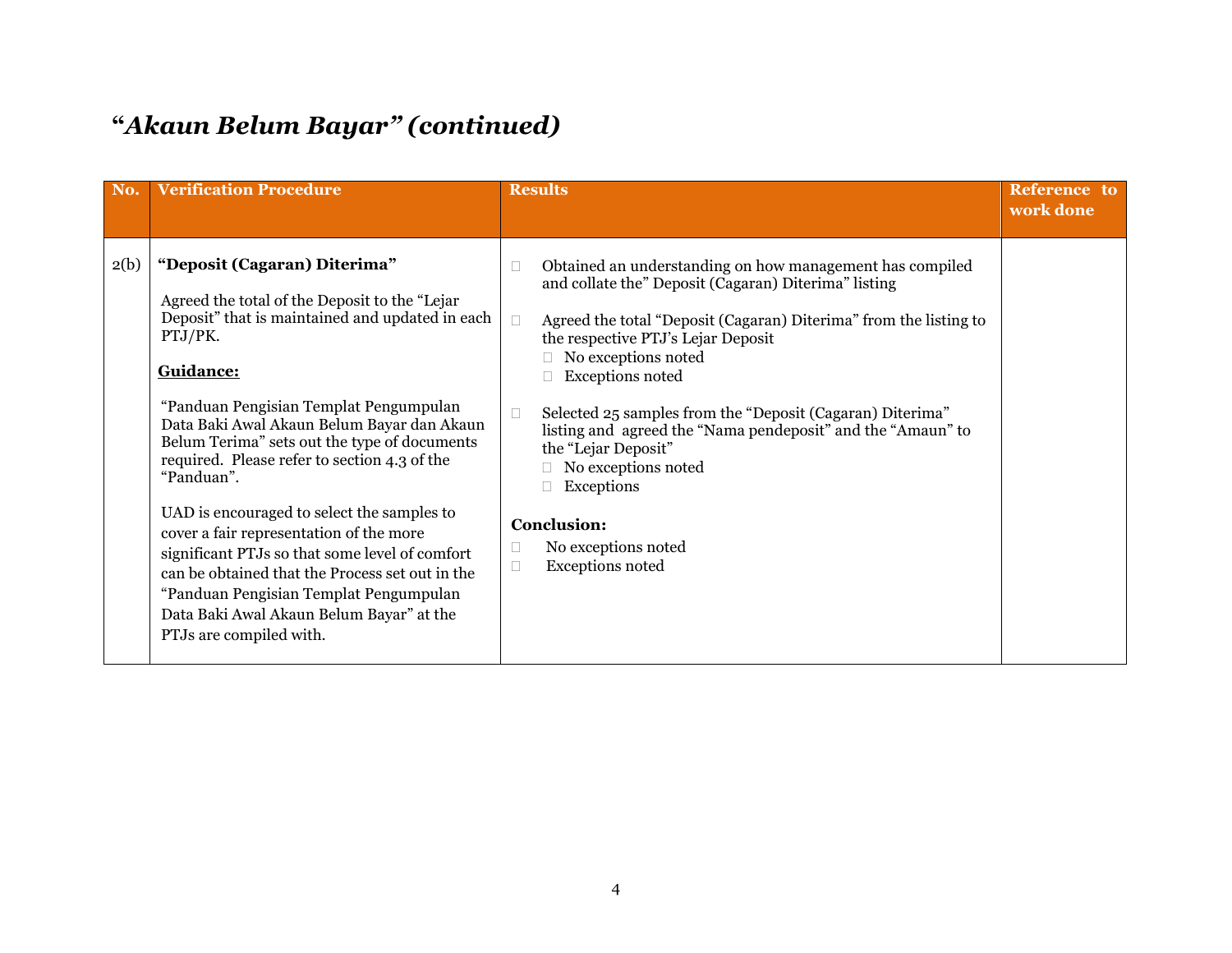| No.  | <b>Verification Procedure</b>                                                                                                                                                                                                                                                                                                                                                                                                                                                                                                                                                                                      | <b>Results</b>                                                                                                                                                                                                                                                                                                                                                    | Reference to<br>work done |
|------|--------------------------------------------------------------------------------------------------------------------------------------------------------------------------------------------------------------------------------------------------------------------------------------------------------------------------------------------------------------------------------------------------------------------------------------------------------------------------------------------------------------------------------------------------------------------------------------------------------------------|-------------------------------------------------------------------------------------------------------------------------------------------------------------------------------------------------------------------------------------------------------------------------------------------------------------------------------------------------------------------|---------------------------|
| 2(c) | "KWSP Belum Bayar"<br>Agreed the "KWSP Belum Bayar" to the KWSP<br>payment form.<br>Guidance:<br>"Panduan Pengisian Templat Pengumpulan<br>Data Baki Awal Akaun Belum Bayar dan Akaun<br>Belum Terima" sets out the type of documents<br>required. Please refer to section 4.5 of the<br>"Panduan".<br>UAD is encouraged to select the samples to<br>cover a fair representation of the more<br>significant PTJs so that some level of comfort<br>can be obtained that the Process set out in the<br>"Panduan Pengisian Templat Pengumpulan<br>Data Baki Awal Akaun Belum Bayar" at the<br>PTJs are compiled with. | Obtained an understanding on how management has compiled<br>$\Box$<br>and collate the "KWSP Belum Bayar" listing<br>Selected 25 samples and agreed the value of "KWSP Belum<br>$\Box$<br>Bayar" to the following documents;<br>KWSP payment forms<br>Payment records<br>П.<br><b>Conclusion:</b><br>No exceptions noted<br>П<br><b>Exceptions noted</b><br>$\Box$ |                           |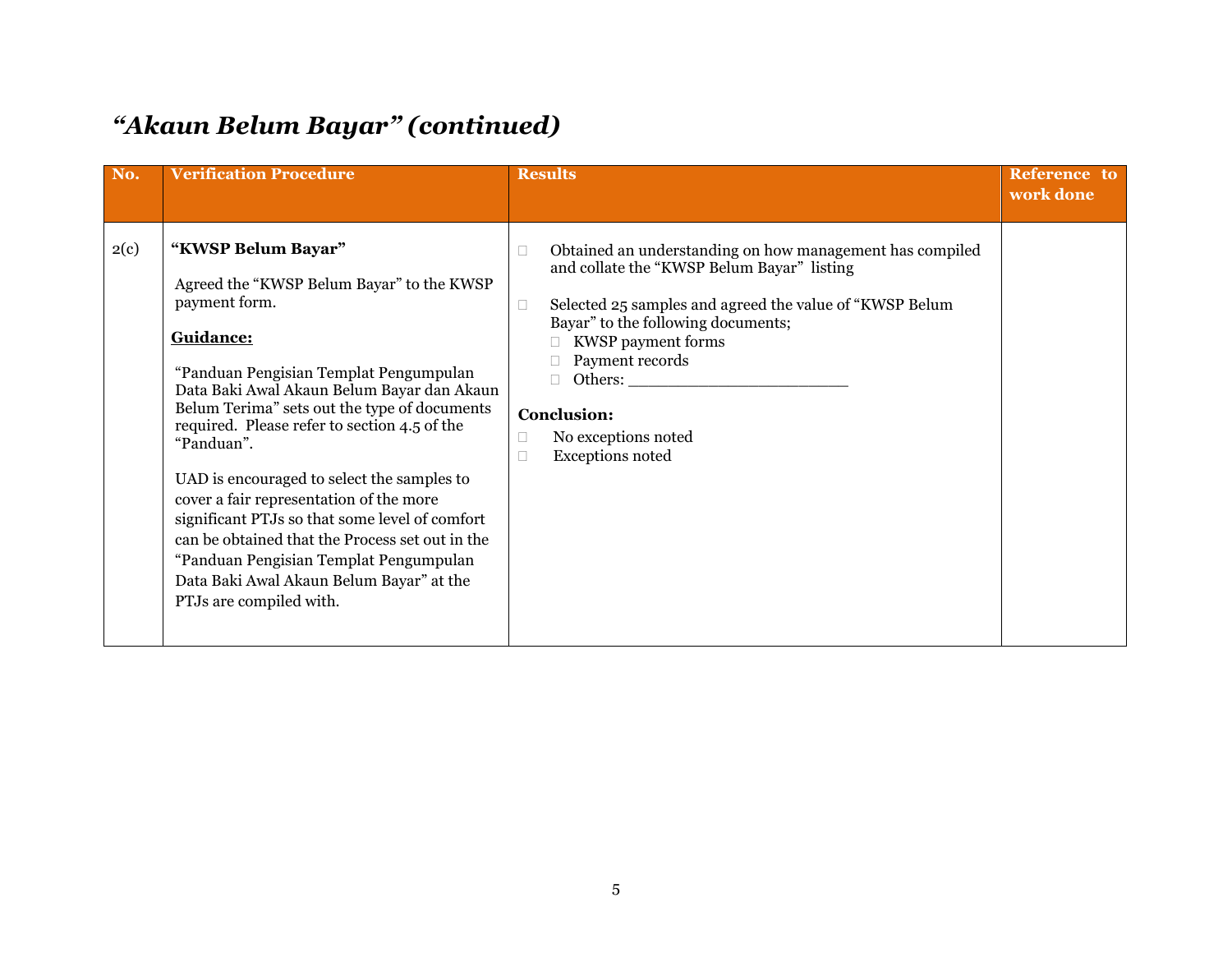|   | No. Verification Procedure                                                                                                                                | <b>Results</b>                                                                                     | Reference to<br>work done |
|---|-----------------------------------------------------------------------------------------------------------------------------------------------------------|----------------------------------------------------------------------------------------------------|---------------------------|
| 3 | Report the findings to the "Kumpulan Kerja"<br>meetings chaired by the KA and "Jawatankuasa<br>Pelaksanaan Perakaunan Akruan" meetings<br>chaired by KSU. | Agree action to be taken by the Ministry to correct and/or re-<br>examine the listing for accuracy |                           |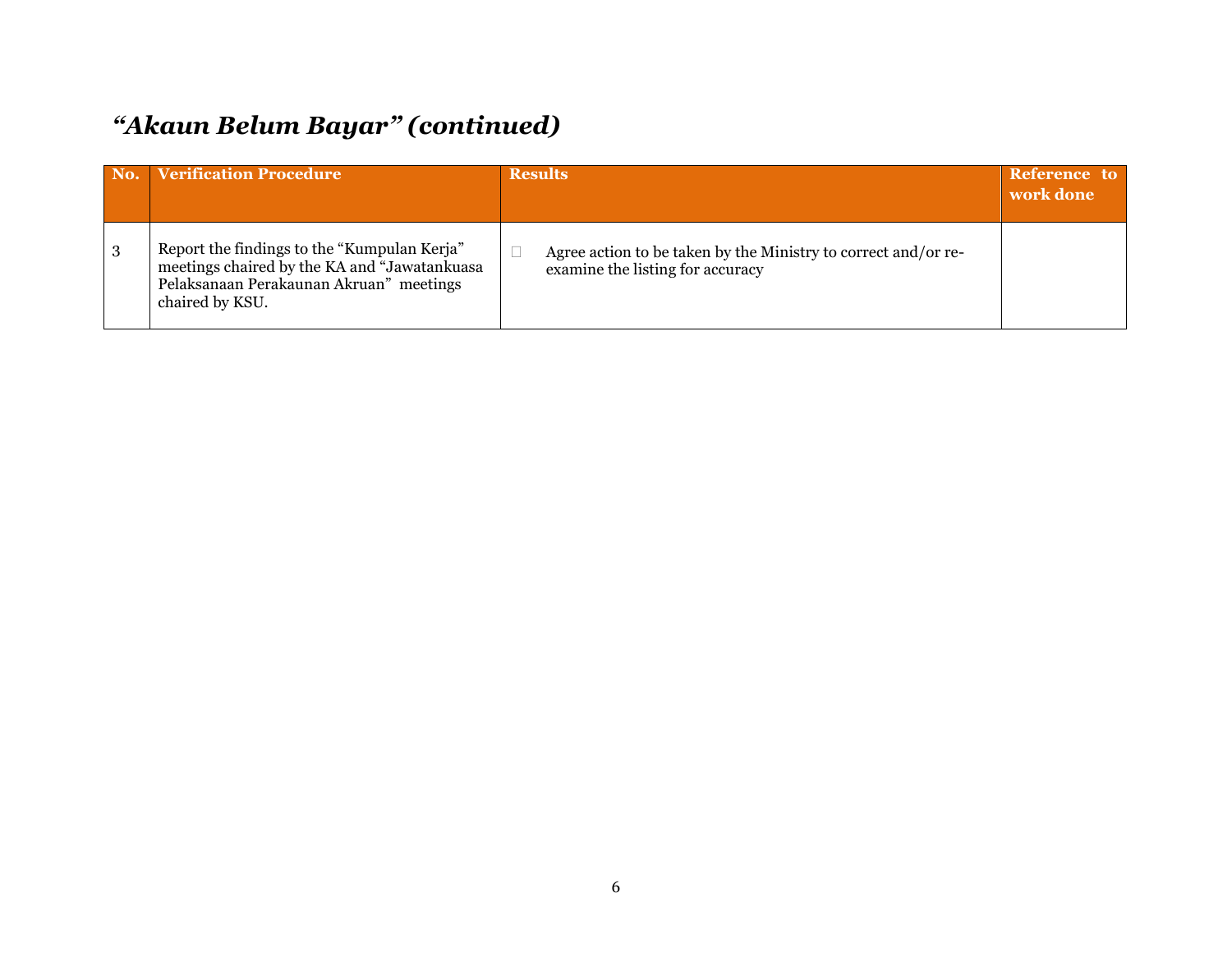#### *"Akaun Belum Terima"*

| No. | <b>Verification Procedure</b>                                                                                                                                                                                                        | <b>Results</b>      |                                                                       | Reference to<br>work done |
|-----|--------------------------------------------------------------------------------------------------------------------------------------------------------------------------------------------------------------------------------------|---------------------|-----------------------------------------------------------------------|---------------------------|
| 1.  | Obtained the "Templat Akaun Belum Terima<br>(ABT)" listing as at the period end.                                                                                                                                                     | by the KA           | Document the date of the listing (based on the Cut-off date) provided |                           |
|     | Guidance:                                                                                                                                                                                                                            | <b>Cut-off date</b> | <b>Date Received</b>                                                  |                           |
|     | The "Templat Akaun Belum Terima (ABT)"<br>for the PTJs within the Ministry are to be                                                                                                                                                 | September 2013      |                                                                       |                           |
|     | obtained from the KA.                                                                                                                                                                                                                | January 2014        |                                                                       |                           |
|     | The templates will be prepared based on the<br>Cut-off dates as set out in "Lampiran B"                                                                                                                                              | May 2014            |                                                                       |                           |
|     | (Mesyuarat Jawatan Kuasa Pemandu<br>Perakaunan Akruan JANM Bil 6/2013 - 9                                                                                                                                                            | August 2014         |                                                                       |                           |
|     | Oktober 2013)                                                                                                                                                                                                                        | November 2014       |                                                                       |                           |
|     | Total samples to be tested are based at the final<br>listing as at 31 December 2014. Hence UAD<br>should progressively select sample sizes that<br>cover a representative of PTJs taking in to<br>account the various cut-off dates. | December 2014       |                                                                       |                           |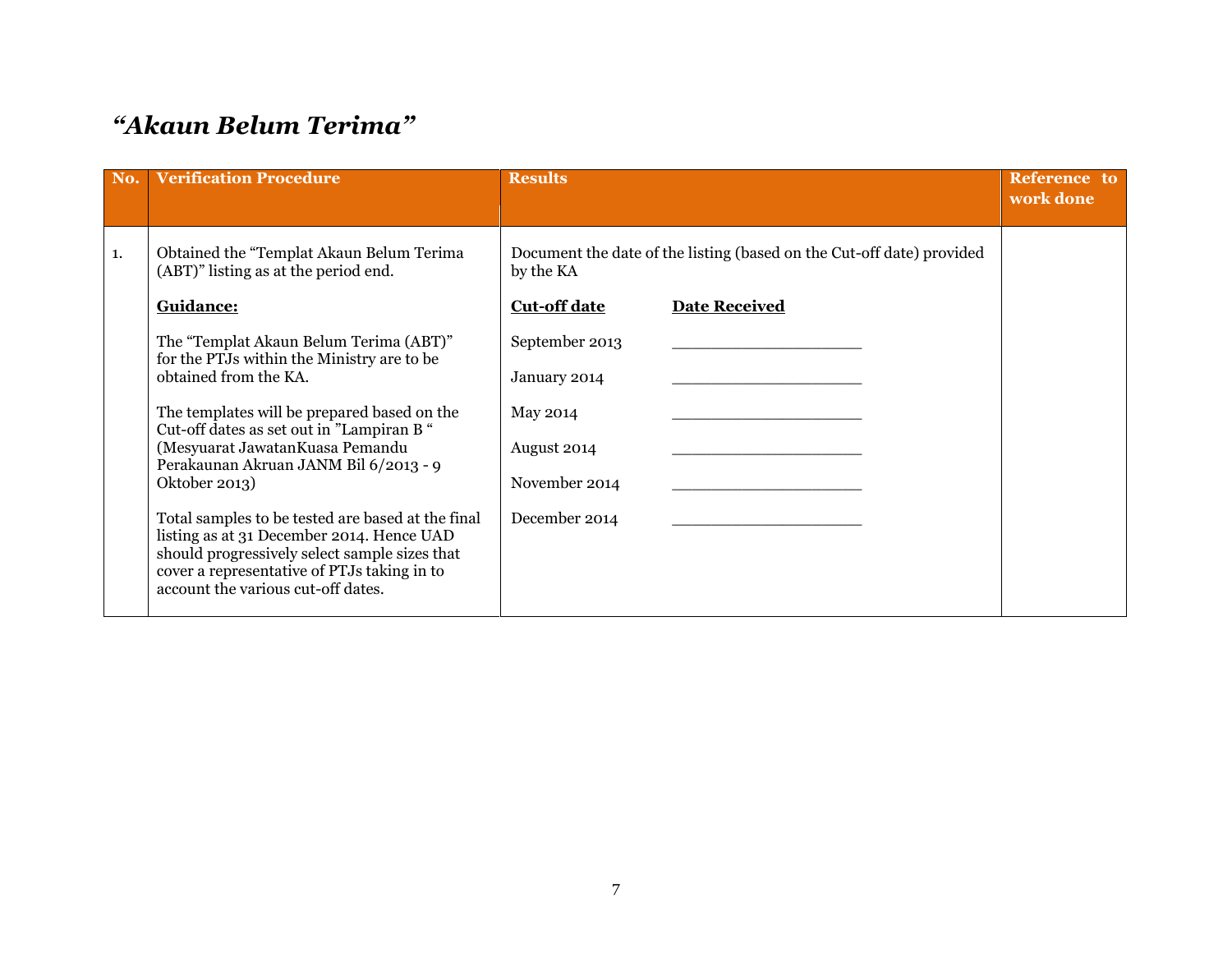#### *"Akaun Belum Terima"*

| No.  | <b>Verification Procedure</b>                                                                                                                                                                                                                                                                                                                                                                                                                                                                                                                                                                                                                                                                                                                    | <b>Results</b>                                                                                                                                                                                                                                                                                                                                                                                                                                                                                                                                                                                                                                                                                                                                                                                                                                                                                                                                                                                                       | <b>Reference</b><br>to.<br>work done |
|------|--------------------------------------------------------------------------------------------------------------------------------------------------------------------------------------------------------------------------------------------------------------------------------------------------------------------------------------------------------------------------------------------------------------------------------------------------------------------------------------------------------------------------------------------------------------------------------------------------------------------------------------------------------------------------------------------------------------------------------------------------|----------------------------------------------------------------------------------------------------------------------------------------------------------------------------------------------------------------------------------------------------------------------------------------------------------------------------------------------------------------------------------------------------------------------------------------------------------------------------------------------------------------------------------------------------------------------------------------------------------------------------------------------------------------------------------------------------------------------------------------------------------------------------------------------------------------------------------------------------------------------------------------------------------------------------------------------------------------------------------------------------------------------|--------------------------------------|
| 2(a) | "Tunggakan Hasil"<br>Agreed the "Tunggakan Hasil" to the ABT<br>systems or the manual listings maintained by the<br>PTJ.<br>Guidance:<br>"Panduan Pengisian Templat Pengumpulan Data<br>Baki Awal Akaun Belum Bayar dan Akaun<br>Belum Terima" sets out the type of documents<br>required. Please refer to section 5.1 of the<br>"Panduan".<br>Types of Hasil are as listed in" Pekeliling<br>Perbendaharaan Bil. 5 Tahun 2004".<br>UAD is encouraged to select the samples to cover<br>a fair representation of the more significant PTJs<br>so that some level of comfort can be obtained<br>that the Process set out in the "Panduan<br>Pengisian Templat Pengumpulan Data Baki<br>Awal Akaun Belum Terima" at the PTJs are<br>compiled with. | Obtained an understanding on how management has compiled<br>П<br>and collate the "Tunggakan Hasil" listing<br>"Hutang Hasil" extracted from the system<br>Agreed the total amount of the "Tunggakan Hasil" listing to the<br>$\Box$<br>following systems:<br>e-Client (TBC)<br>His<br>П<br>ANFC<br><b>ATIS</b><br>П<br>e-LeseNiaga<br>e-permit<br>$\Box$<br><b>NPCS</b><br>e-radia<br>$\Box$<br>Consgeo/Jupem<br>e-Tanah<br>$\Box$<br>Geopo rtal<br>agris geoportal<br>$\Box$<br>SisPintar<br><b>RM20</b><br>$\Box$<br>myIMMS<br>e-syariah<br>П.<br>e-Sila<br>uCustomers (in dev)<br>$\Box$<br>mySikap<br><b>IJPN</b><br>$\Box$<br>e-Pintas<br><b>APC</b><br>П.<br><b>EFEIS</b><br>eRAS (LHDN)<br>$\Box$<br>ECMS (in-dev)<br>eSKHD<br>$\Box$<br>e-Roses (JPPM)<br><b>POWER</b><br>П.<br><b>SPIP</b><br><b>VIBES</b><br>$\Box$<br>Portal myFex<br><b>UGAT</b><br>$\Box$<br><b>SKUD</b><br><b>SDPx</b><br>П<br><b>Sistem Trafik COPS</b><br>Sempa<br>$\Box$<br>Fisicien<br><b>SPP</b><br>$\Box$<br><b>SPPD</b><br>This |                                      |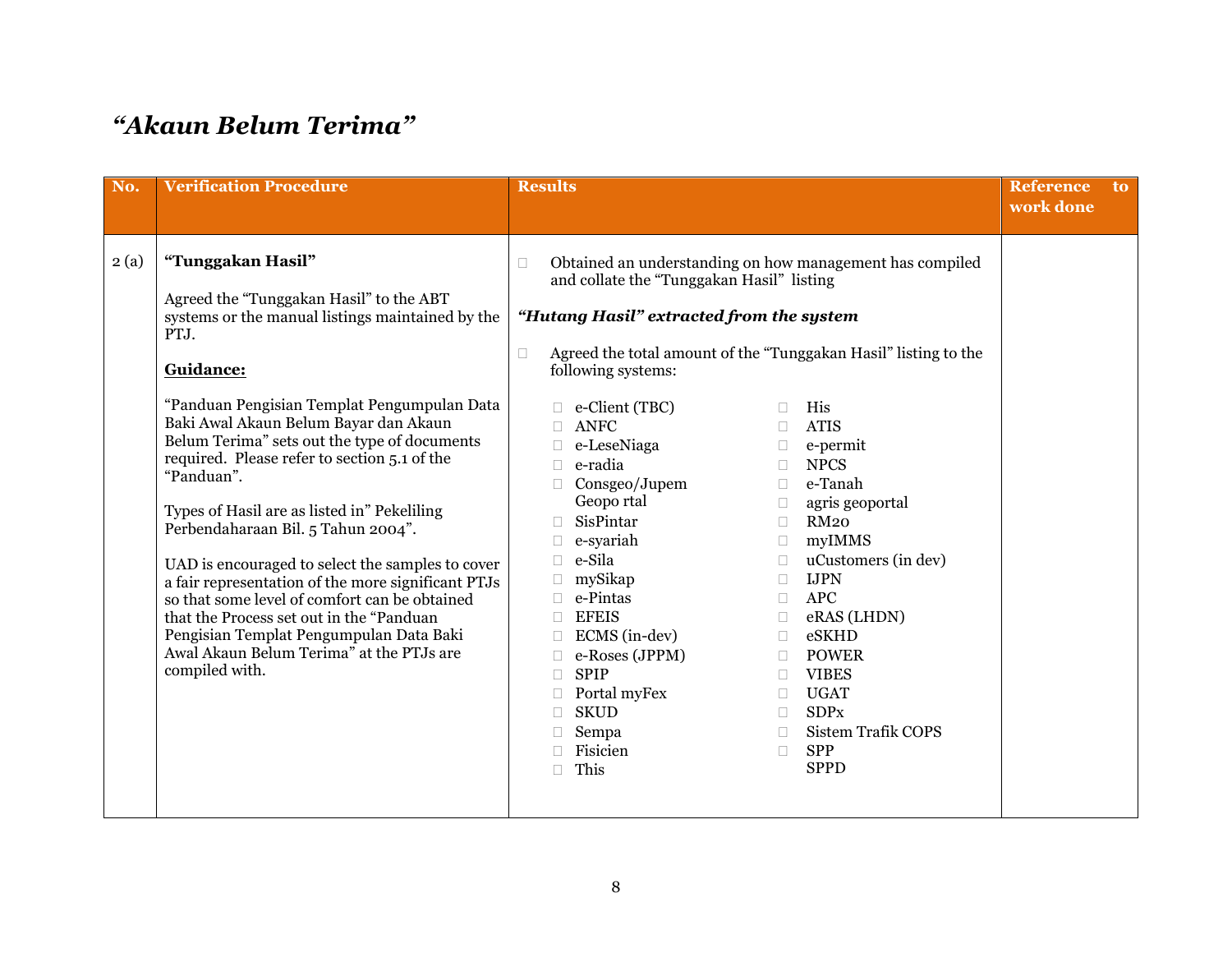#### *"Akaun Belum Terima" (continued)*

| No.  | <b>Verification Procedure</b>                                                                                                        | <b>Results</b>                                                                                                                                                                                                                                                                                           | <b>Reference</b><br>work done | to. |
|------|--------------------------------------------------------------------------------------------------------------------------------------|----------------------------------------------------------------------------------------------------------------------------------------------------------------------------------------------------------------------------------------------------------------------------------------------------------|-------------------------------|-----|
| 2(a) | "Tunggakan Hasil" (continued)<br>Agreed the "Tunggakan Hasil" to the ABT<br>systems or the manual listings maintained by the<br>PTJ. | "Hutang hasil" from "manual collections"<br>Selected 25 samples and agreed the values of "Tunggakan Hasil"<br>to the supporting documents namely "bil yang telah<br>dikeluarkan/surat arahan/atau surat-surat lain yang<br>mempunyai kuasa yang serupa"<br>No exception noted<br><b>Exceptions noted</b> |                               |     |
|      |                                                                                                                                      | <b>Conclusion:</b><br>No exceptions noted<br><b>Exceptions noted</b>                                                                                                                                                                                                                                     |                               |     |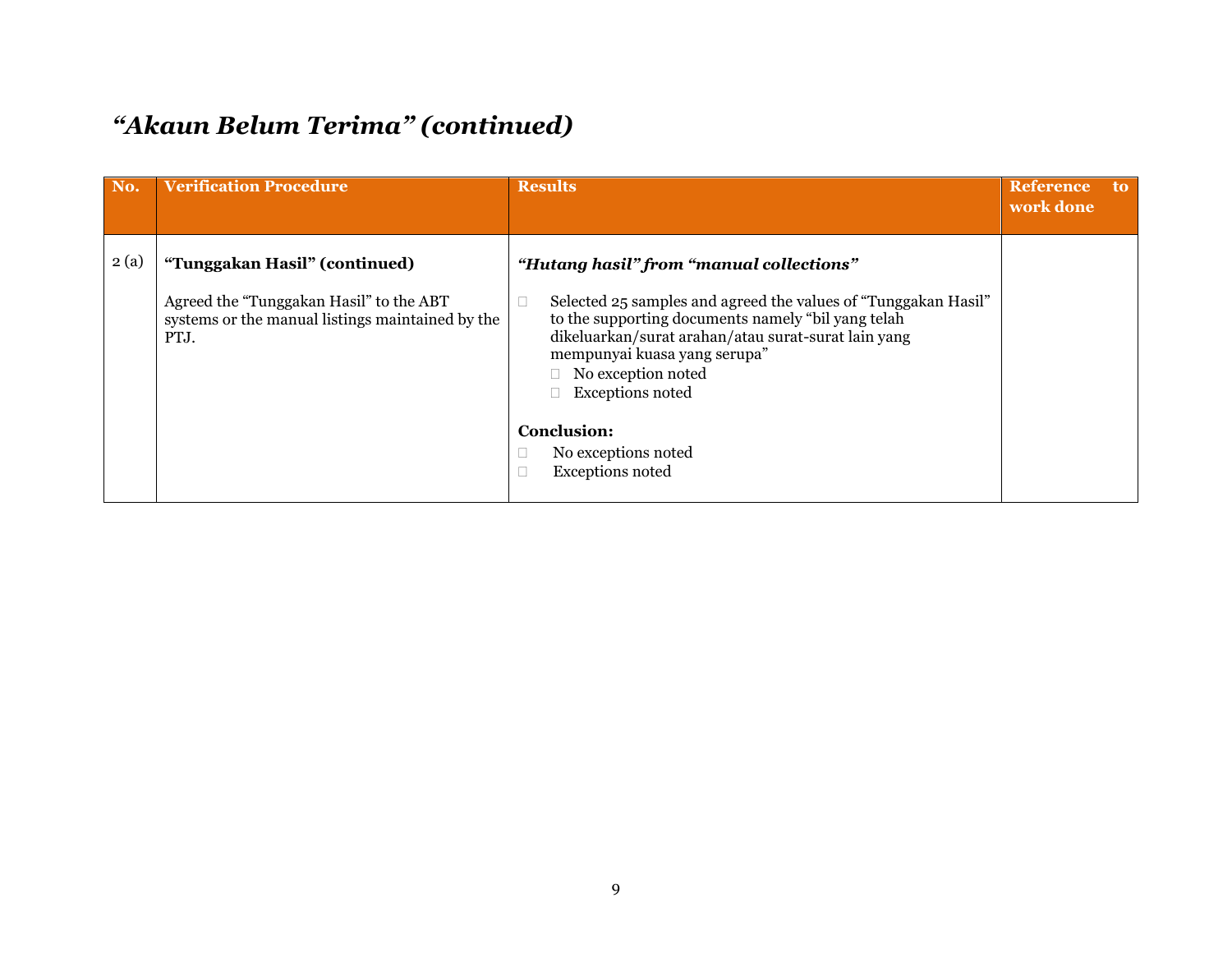## **"Akaun Belum Terima" (continued)**

| No.  | <b>Verification Procedure</b>                                                                                                                                                                                                                                                                                                                                                                                                                                                                                                                                                                                                 | <b>Results</b>                                                                                                                                                                                                                                                                                                                                                                                                                                                                                                                                                                                                                                                                                                                                                                                                                                                                                                                                                                                                                       | <b>Reference</b><br><sub>to</sub><br>work done |
|------|-------------------------------------------------------------------------------------------------------------------------------------------------------------------------------------------------------------------------------------------------------------------------------------------------------------------------------------------------------------------------------------------------------------------------------------------------------------------------------------------------------------------------------------------------------------------------------------------------------------------------------|--------------------------------------------------------------------------------------------------------------------------------------------------------------------------------------------------------------------------------------------------------------------------------------------------------------------------------------------------------------------------------------------------------------------------------------------------------------------------------------------------------------------------------------------------------------------------------------------------------------------------------------------------------------------------------------------------------------------------------------------------------------------------------------------------------------------------------------------------------------------------------------------------------------------------------------------------------------------------------------------------------------------------------------|------------------------------------------------|
| 2(b) | "Hutang Pinjaman"<br>Agreed the "Hutang Pinjaman" balances to the<br>supporting documents.<br>Guidance:<br>"Panduan Pengisian Templat Pengumpulan<br>Data Baki Awal Akaun Belum Bayar dan Akaun<br>Belum Terima" sets out the type of documents<br>required. Please refer to section 5.2 of the<br>"Panduan".<br>UAD is encouraged to select the samples to<br>cover a fair representation of the more<br>significant PTJs so that some level of comfort<br>can be obtained that the Process set out in the<br>"Panduan Pengisian Templat Pengumpulan<br>Data Baki Awal Akaun Belum Terima" at the<br>PTJs are compiled with. | Obtained an understanding on how management has compiled<br>$\Box$<br>and collate the "Hutang Pinjaman" listing<br>"Hutang Pinjaman" extracted from the system<br>Agreed the total amount of the "Hutang Pinjaman" listing to the<br>П<br>following systems:<br>e-Client (TBC)<br>His<br>П<br>ANFC<br><b>ATIS</b><br>$\Box$<br>e-LeseNiaga<br>e-permit<br>$\Box$<br><b>NPCS</b><br>e-radia<br>$\Box$<br>Consgeo/Jupem<br>e-Tanah<br>$\Box$<br>Geoportal<br>agris geoportal<br>0<br>SisPintar<br><b>RM20</b><br>П<br>e-syariah<br>myIMMS<br>$\Box$<br>e-Sila<br>uCustomers (in dev)<br>$\Box$<br>mySikap<br><b>IJPN</b><br>П.<br>e-Pintas<br><b>APC</b><br>$\Box$<br><b>EFEIS</b><br>eRAS (LHDN)<br>$\Box$<br>ECMS (in-dev)<br>eSKHD<br>$\Box$<br>e-Roses (JPPM)<br><b>POWER</b><br>П<br><b>SPIP</b><br><b>VIBES</b><br>$\Box$<br>$\Box$<br><b>UGAT</b><br>Portal myFex<br>$\Box$<br><b>SDPx</b><br><b>SKUD</b><br>П.<br><b>Sistem Trafik COPS</b><br>Sempa<br>$\Box$<br>Fisicien<br><b>SPP</b><br>$\Box$<br>This<br><b>SPPD</b><br>П |                                                |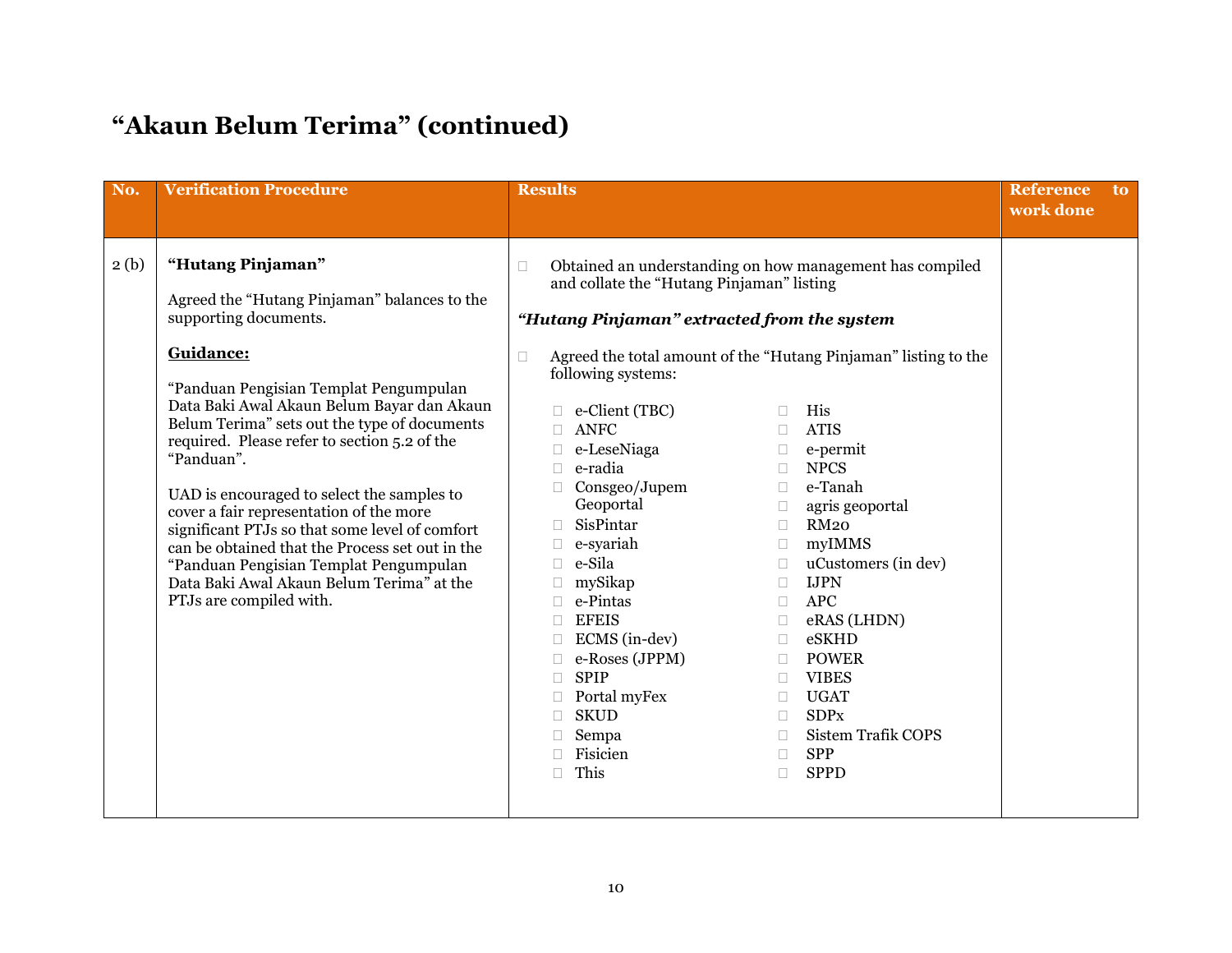#### *"Akaun Belum Terima" (continued)*

| No.  | <b>Verification Procedure</b> | <b>Results</b>                                                                                                                                                                                                                                                                                                                               | Reference<br>work done | to. |
|------|-------------------------------|----------------------------------------------------------------------------------------------------------------------------------------------------------------------------------------------------------------------------------------------------------------------------------------------------------------------------------------------|------------------------|-----|
| 2(b) | "Hutang Pinjaman" (continued) | "Hutang hasil" from "manual collections"<br>Selected 25 samples and agreed the value of "Tunggakan Hasil"<br>$\Box$<br>to the supporting documents namely 'surat tuntutan/ perjanjian<br>yang telah ditandatangani"<br>No exception noted<br><b>Exceptions noted</b><br><b>Conclusion:</b><br>No exceptions noted<br><b>Exceptions noted</b> |                        |     |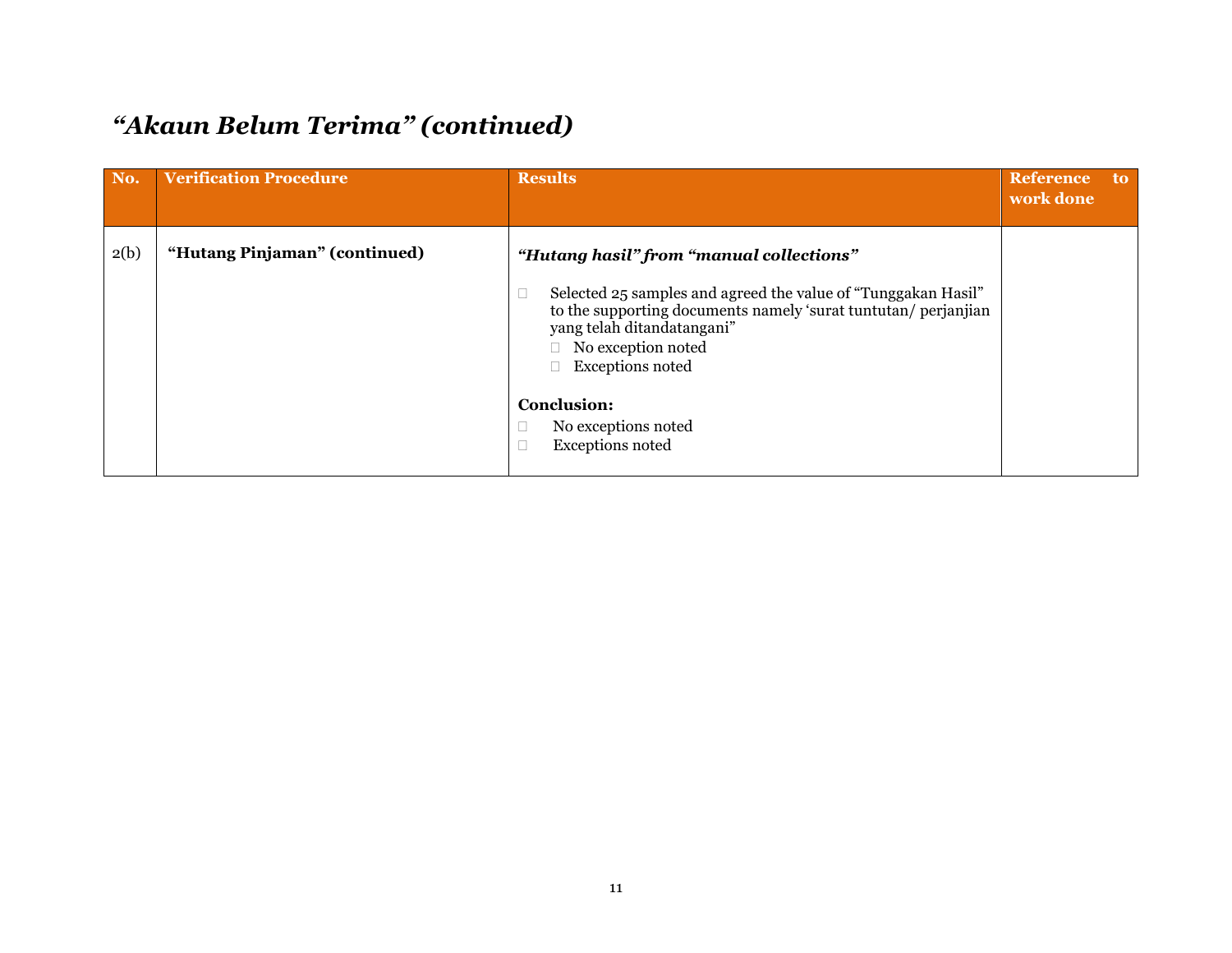#### *Akaun Belum Terima (continued)*

| No.  | <b>Verification Procedure</b>                                                                                                                                                                                                                                                                                                                                                                                                                                                                                                                                                                                                                                                                         | <b>Results</b>                                                                                                                                                                                                                                                                                                                                                                                                                                                                        | <b>Reference</b><br>work done | <sub>to</sub> |
|------|-------------------------------------------------------------------------------------------------------------------------------------------------------------------------------------------------------------------------------------------------------------------------------------------------------------------------------------------------------------------------------------------------------------------------------------------------------------------------------------------------------------------------------------------------------------------------------------------------------------------------------------------------------------------------------------------------------|---------------------------------------------------------------------------------------------------------------------------------------------------------------------------------------------------------------------------------------------------------------------------------------------------------------------------------------------------------------------------------------------------------------------------------------------------------------------------------------|-------------------------------|---------------|
| 2(c) | Emolumen Terlebih Bayar dan Hutang<br><b>Hutang Lain</b><br>Agreed the" Emolumen Terlebih Bayar dan<br>Hutang-Hutang Lain" balances to the<br>supporting documents<br>Guidance:<br>"Panduan Pengisian Templat Pengumpulan<br>Data Baki Awal Akaun Belum Bayar dan Akaun<br>Belum Terima" sets out the type of documents<br>required. Please refer to section 5.3 of the<br>"Panduan".<br>UAD is encouraged to select the samples to<br>cover a fair representation of the more<br>significant PTJs so that some level of comfort<br>can be obtained that the Process set out in the<br>"Panduan Pengisian Templat Pengumpulan<br>Data Baki Awal Akaun Belum Terima" at the<br>PTJs are compiled with. | Obtained an understanding on how management has compiled<br>and collate the "Emolumen Terlebih Bayar dan Hutang-Hutang<br>Lain" listing<br>Agreed the total Emolumen Terlebih Bayar dan Hutang-Hutang<br>Lain to Lampiran G8 (Surat Pekeliling ANM Bil. 9/2011).<br>Selected 25 samples and agreed the values of "Emolumen"<br>Terlebih Bayar dan Hutang-Hutang Lain" to detail listings kept<br>by the PTJS.<br><b>Conclusion:</b><br>No exceptions noted<br><b>Exceptions noted</b> |                               |               |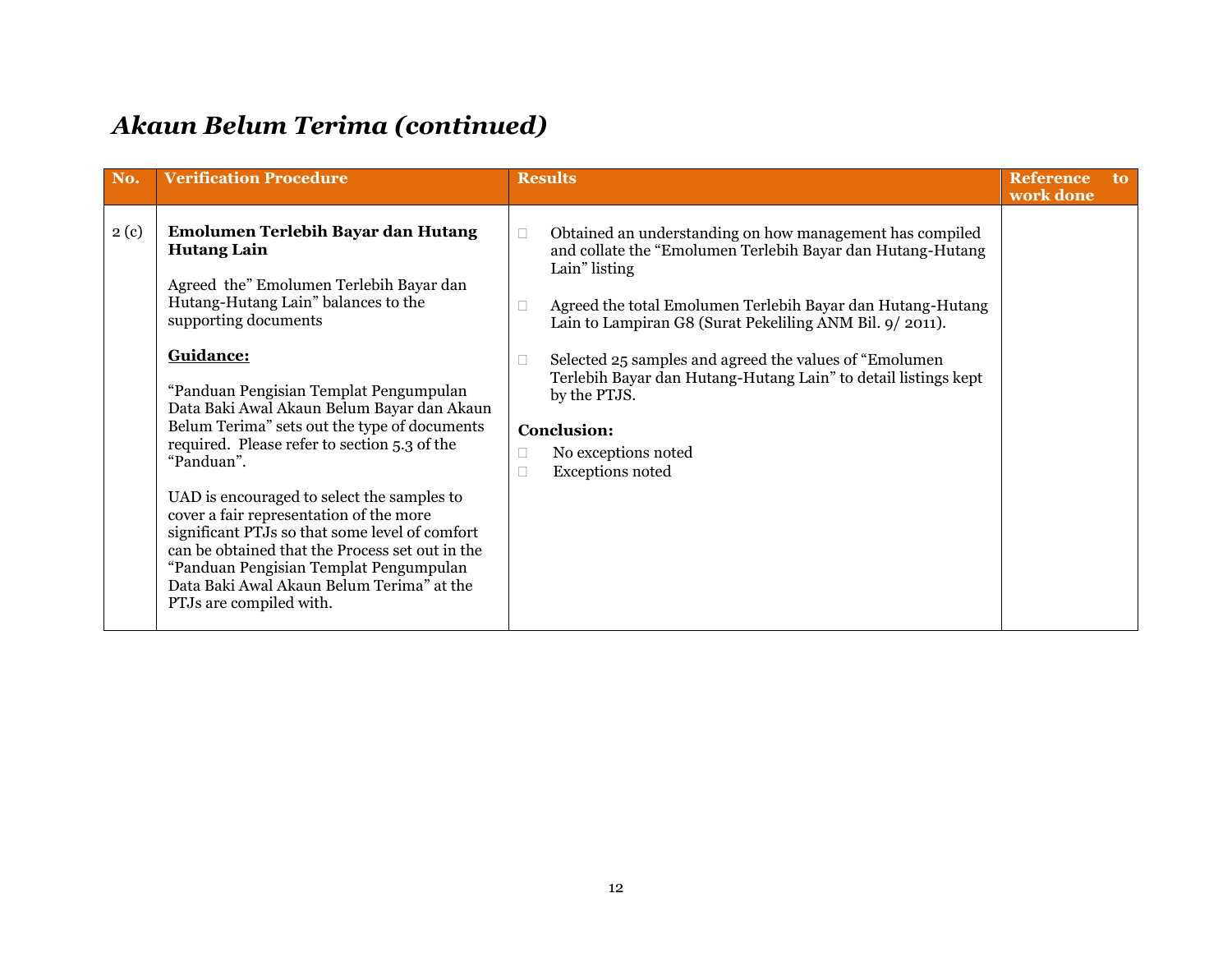#### *Akaun Belum Terima (continued)*

| No.  | <b>Verification Procedure</b>                                                                                                                                                                                                                                                                                                                                                                                                                                                                                                                                                                                                                                                                                                                                    | <b>Results</b>                                                                                                                                                                                                                                                                                                                                                                    | <b>Reference</b><br><sub>to</sub><br>work done |  |
|------|------------------------------------------------------------------------------------------------------------------------------------------------------------------------------------------------------------------------------------------------------------------------------------------------------------------------------------------------------------------------------------------------------------------------------------------------------------------------------------------------------------------------------------------------------------------------------------------------------------------------------------------------------------------------------------------------------------------------------------------------------------------|-----------------------------------------------------------------------------------------------------------------------------------------------------------------------------------------------------------------------------------------------------------------------------------------------------------------------------------------------------------------------------------|------------------------------------------------|--|
| 2(d) | "Wang Pendahuluan kepada Kontraktor"<br>Agreed the "Wang Pendahuluan" balances to the<br>"Wang Pendahuluan kepada Kontraktor" ledger<br>book.<br>As per SPP Bil.10/2002, the ledger book is<br>obtained to be kept at each PTJ.<br>Guidance:<br>"Panduan Pengisian Templat Pengumpulan<br>Data Baki Awal Akaun Belum Bayar dan Akaun<br>Belum Terima" sets out the type of documents<br>required. Please refer to section 5.4 of the<br>Panduan.<br>UAD is encouraged to select the samples to<br>cover a fair representation of the more<br>significant PTJs so that some level of comfort<br>can be obtained that the Process set out in the<br>"Panduan Pengisian Templat Pengumpulan<br>Data Baki Awal Akaun Belum Terima" at the<br>PTJs are compiled with. | Obtained an understanding on how management has compiled<br>$\Box$<br>and collate the "Wang Pendahuluan kepada Kontraktor" listing<br>Selected 25 samples and agreed the value of "Wang"<br>П<br>Pendahuluan kepada Kontraktor" from the detailed ledger per<br>customer kept by the PTJs.<br><b>Conclusion:</b><br>No exceptions noted<br>□<br><b>Exceptions noted</b><br>$\Box$ |                                                |  |
| 3.   | Report the findings to the Kumpulan Kerja<br>meetings chaired by the KA, and Jawatankuasa<br>Pelaksanaan Perakaunan Akruan meetings<br>chaired by KSU.                                                                                                                                                                                                                                                                                                                                                                                                                                                                                                                                                                                                           | Agree action to be taken by the Ministry to correct and/or re-<br>П<br>examine the listing for accuracy                                                                                                                                                                                                                                                                           |                                                |  |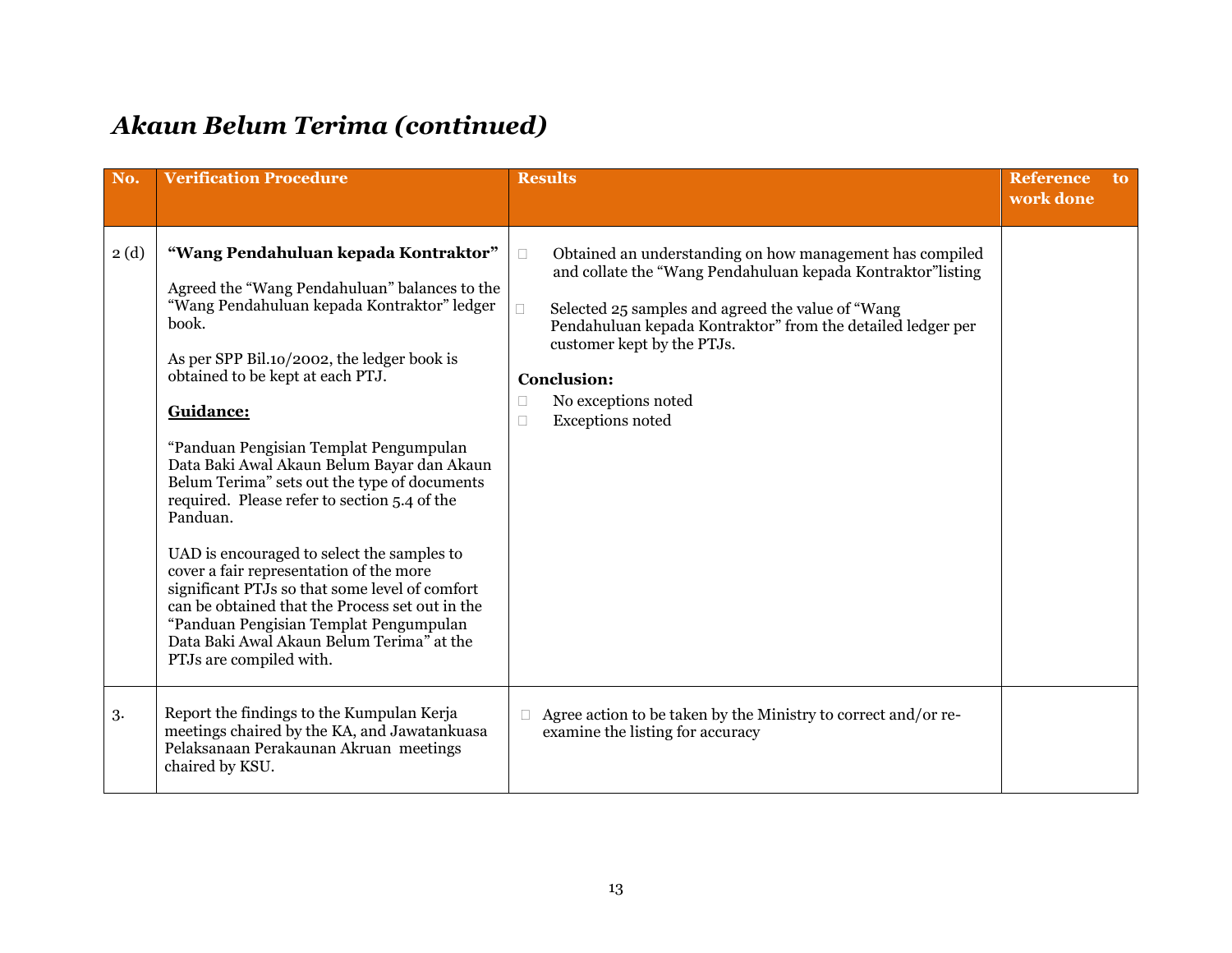#### *"Aset dalam Pembinaan" (AUC)*

| No. | <b>Verification Procedure</b>                                                                                                                                                                                                       | <b>Results</b>                                                                     |                      | Reference to<br>work done |
|-----|-------------------------------------------------------------------------------------------------------------------------------------------------------------------------------------------------------------------------------------|------------------------------------------------------------------------------------|----------------------|---------------------------|
| 1.  | Obtained the "Aset dalam Pembinaan" (AUC)<br>listing as at the period end.                                                                                                                                                          | Document the date of the listing (based on the Cut-off date) provided<br>by the KA |                      |                           |
|     | Guidance:                                                                                                                                                                                                                           | <b>Cut-off date</b>                                                                | <b>Date Received</b> |                           |
|     | The "Templat Aset dalam Pembinaan" (AUC)<br>for the PTJs within the Ministry are to be                                                                                                                                              | September 2013                                                                     |                      |                           |
|     | obtained from the KA.                                                                                                                                                                                                               | January 2014                                                                       |                      |                           |
|     | The templates will be prepared based on the<br>Cut-off dates as set out in Lampiran B                                                                                                                                               | May 2014                                                                           |                      |                           |
|     | (Mesyuarat Jawatan Kuasa Pemandu<br>Perakaunan Akruan JANM Bil 6/2013 - 9                                                                                                                                                           | August 2014                                                                        |                      |                           |
|     | Oktober 2013)                                                                                                                                                                                                                       | November 2014                                                                      |                      |                           |
|     | Total samples to be tested are based at the final<br>listing as at 31 December 2014. Hence UAD<br>should progressively select sample sizes that<br>cover a representative of PTJs taking onto<br>account the various cut-off dates. | December 2014                                                                      |                      |                           |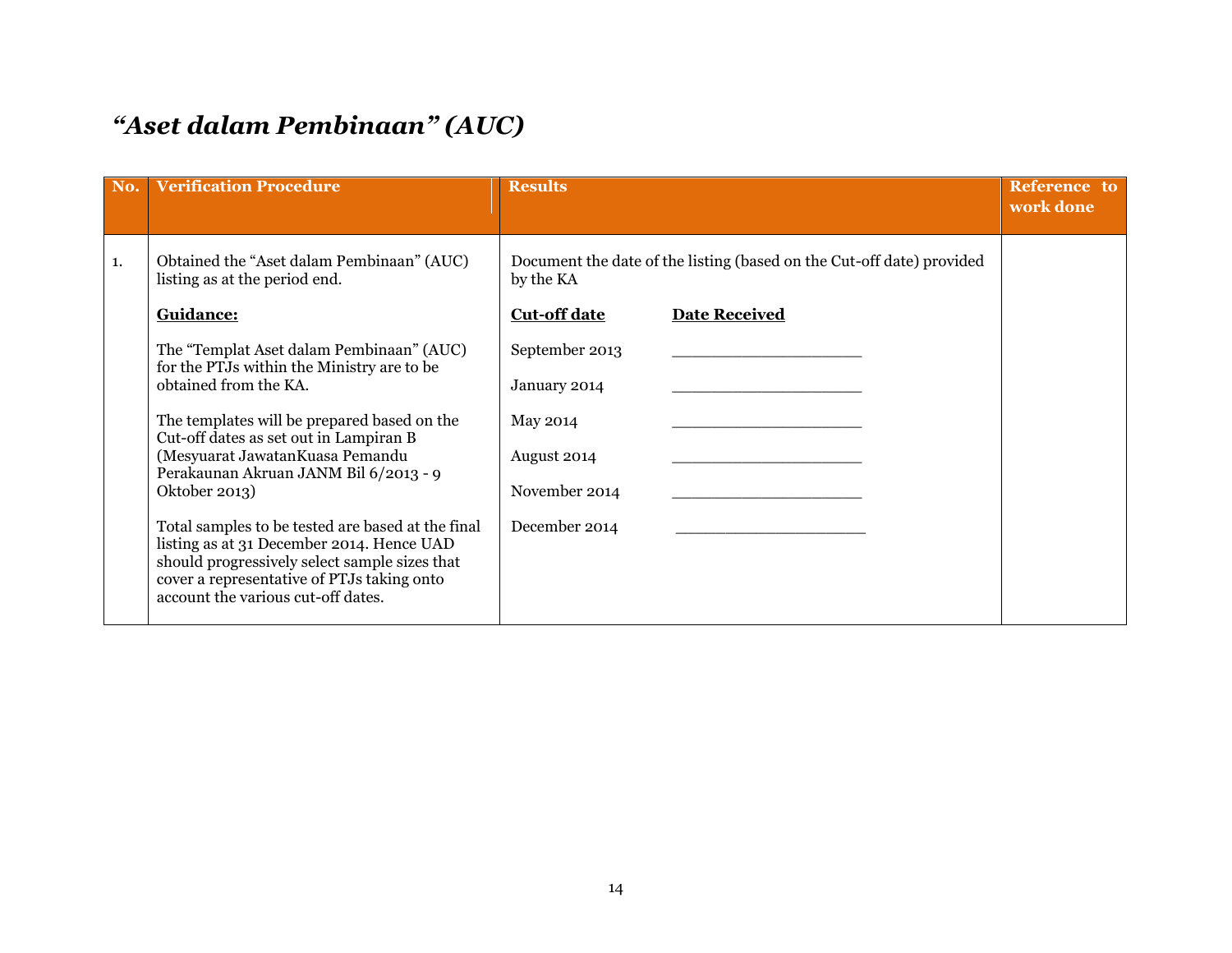#### **"***Aset dalam Pembinaan" (AUC) (continued)*

| No. | <b>Verification Procedure</b>                                                                                                                                                                                                                                                                                                                                                                                                                                                                                                                                                                                               | <b>Results</b>                                                                                                                                                                                                                                                                                                                                                                                                                                                                                                                                                                                                                                                                                                                                                                                                                                                                                                                                                                                                                                                                                                                | <b>Reference</b> to<br>work done |
|-----|-----------------------------------------------------------------------------------------------------------------------------------------------------------------------------------------------------------------------------------------------------------------------------------------------------------------------------------------------------------------------------------------------------------------------------------------------------------------------------------------------------------------------------------------------------------------------------------------------------------------------------|-------------------------------------------------------------------------------------------------------------------------------------------------------------------------------------------------------------------------------------------------------------------------------------------------------------------------------------------------------------------------------------------------------------------------------------------------------------------------------------------------------------------------------------------------------------------------------------------------------------------------------------------------------------------------------------------------------------------------------------------------------------------------------------------------------------------------------------------------------------------------------------------------------------------------------------------------------------------------------------------------------------------------------------------------------------------------------------------------------------------------------|----------------------------------|
| 2.  | Agreed the value of the "Aset Dalam<br>Pembinaan" (AUC) to the supporting<br>documents.<br>Guidance:<br>"Panduan Pengisian Templat Pengumpulan<br>Data Baki Awal Aset dalam dan Akaun Belum<br>Terima" sets out the type of documents<br>required. Please refer to section 3 onwards of<br>the "Panduan".<br>UAD is encouraged to select the samples to<br>cover a fair representation of the more<br>significant PTJs so that some level of comfort<br>can be obtained that the Process set out in the<br>"Panduan Pengisian Templat Pengumpulan<br>Data Baki Awal Aset Dalam Pembinaan" at the<br>PTJs are compiled with. | Obtained an understanding on how the Ministry has compiled<br>□<br>and collated the" Aset Dalam Pembinaan"(AUC)" listing<br>Project performed and monitored internally by the<br>Kementerian<br>Refer to Section 5.1 of the "Panduan" for guidance on obtaining the<br>actual payment made on the project.<br>Review the listing and select 50 samples.<br>Agreed the "Jumlah Bayaran Hingga Kini", "Kos Projek<br>$\Box$<br>Keseluruhan" and the "Jumlah Perbelanjaan Projek Hingga Kini"<br>from the AUC listing to Borang JKR66<br>No exception noted<br><b>Exceptions noted</b><br>Project undertaken by Kementerian which is performed<br>and monitored by Jabatan Kerja Raya<br>Refer to Section 5.1 of the "Panduan" for guidance on obtaining the<br>actual payment made on the project.<br>Review the listing and select 50 samples.<br>$\Box$<br>Agreed the "Jumlah Bayaran Hingga Kini", "Kos Projek<br>$\Box$<br>Keseluruhan" and the "Jumlah Perbelanjaan Projek Hingga Kini"<br>from the AUC listing to extraction from the SKALA system<br>No exception noted<br><b>Exceptions</b> noted<br><b>Conclusion:</b> |                                  |
|     |                                                                                                                                                                                                                                                                                                                                                                                                                                                                                                                                                                                                                             | □ No exceptions noted<br>$\Box$ Exceptions noted                                                                                                                                                                                                                                                                                                                                                                                                                                                                                                                                                                                                                                                                                                                                                                                                                                                                                                                                                                                                                                                                              |                                  |